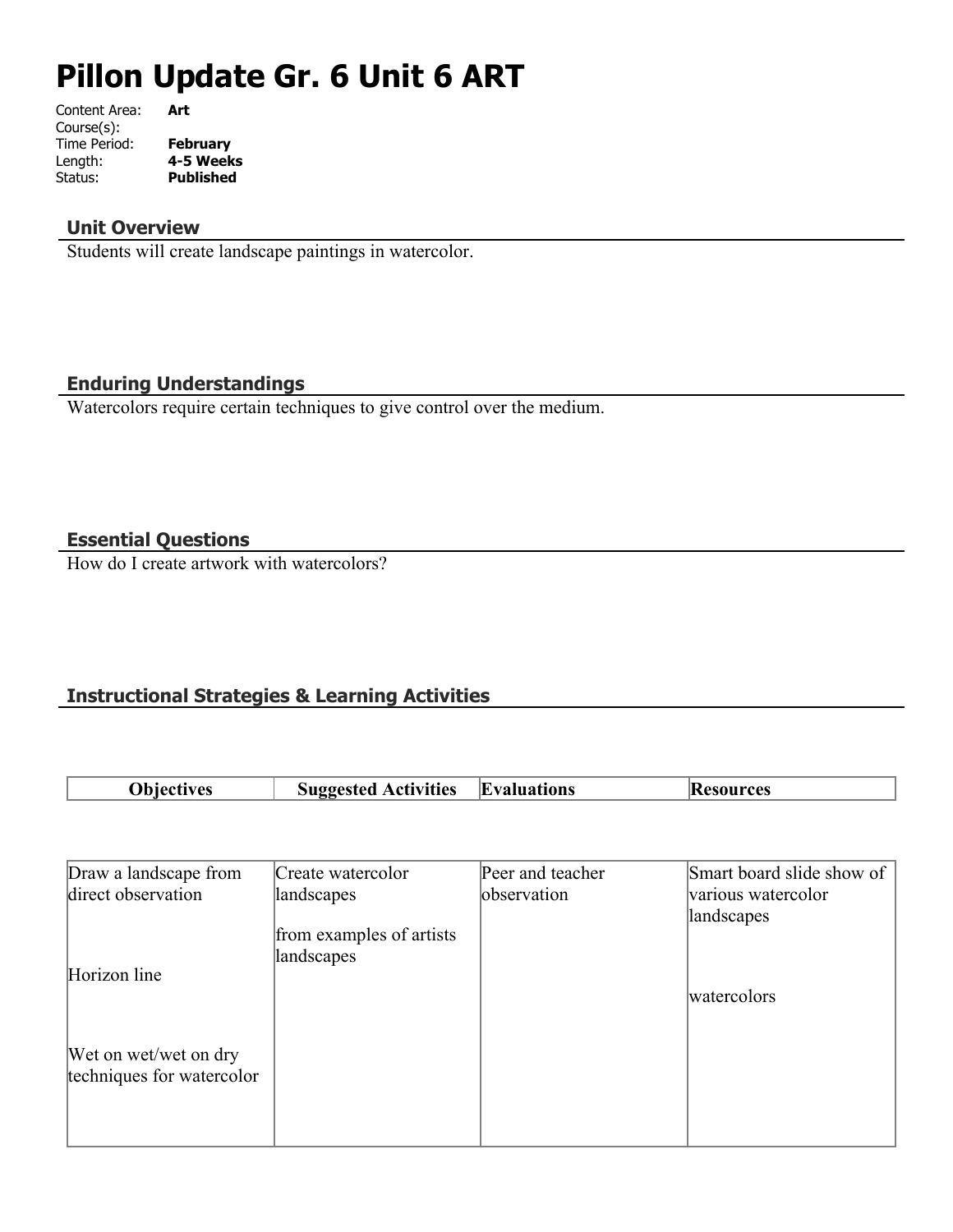# **Integration of Career Readiness, Life Literacies and Key Skills**

| TECH.9.4.8.CI.4      | Explore the role of creativity and innovation in career pathways and industries.                                                                                   |
|----------------------|--------------------------------------------------------------------------------------------------------------------------------------------------------------------|
|                      | An individual's strengths, lifestyle goals, choices, and interests affect employment and<br>income.                                                                |
| TECH.9.4.8.CT.2      | Develop multiple solutions to a problem and evaluate short- and long-term effects to<br>determine the most plausible option (e.g., MS-ETS1-4, 6.1.8. Civics DP.1). |
|                      | Multiple solutions often exist to solve a problem.                                                                                                                 |
| <b>TECH.9.4.8.CT</b> | Critical Thinking and Problem-solving                                                                                                                              |
| WRK.9.2.8.CAP.2      | Develop a plan that includes information about career areas of interest.                                                                                           |
| <b>WRK.9.2.8.CAP</b> | Career Awareness and Planning                                                                                                                                      |
|                      | An essential aspect of problem solving is being able to self-reflect on why possible<br>solutions for solving problems were or were not successful.                |

# **Technology and Design Integration**

Students will interact with the unit using the Smartboard.

# **Interdisciplinary Connections**

LA.L.6.3 **LA.L.6.3** Use knowledge of language and its conventions when writing, speaking, reading, or listening.

# **Differentiation**

- Understand that gifted students, just like all students, come to school to learn and be challenged.
- Pre-assess your students. Find out their areas of strength as well as those areas you may need to address before students move on.
- Consider grouping gifted students together for at least part of the school day.
- Plan for differentiation. Consider pre-assessments, extension activities, and compacting the curriculum.
- Use phrases like "You've shown you don't need more practice" or "You need more practice" instead of words like "qualify" or "eligible" when referring to extension work.
- Encourage high-ability students to take on challenges. Because they're often used to getting good grades, gifted students may be risk averse.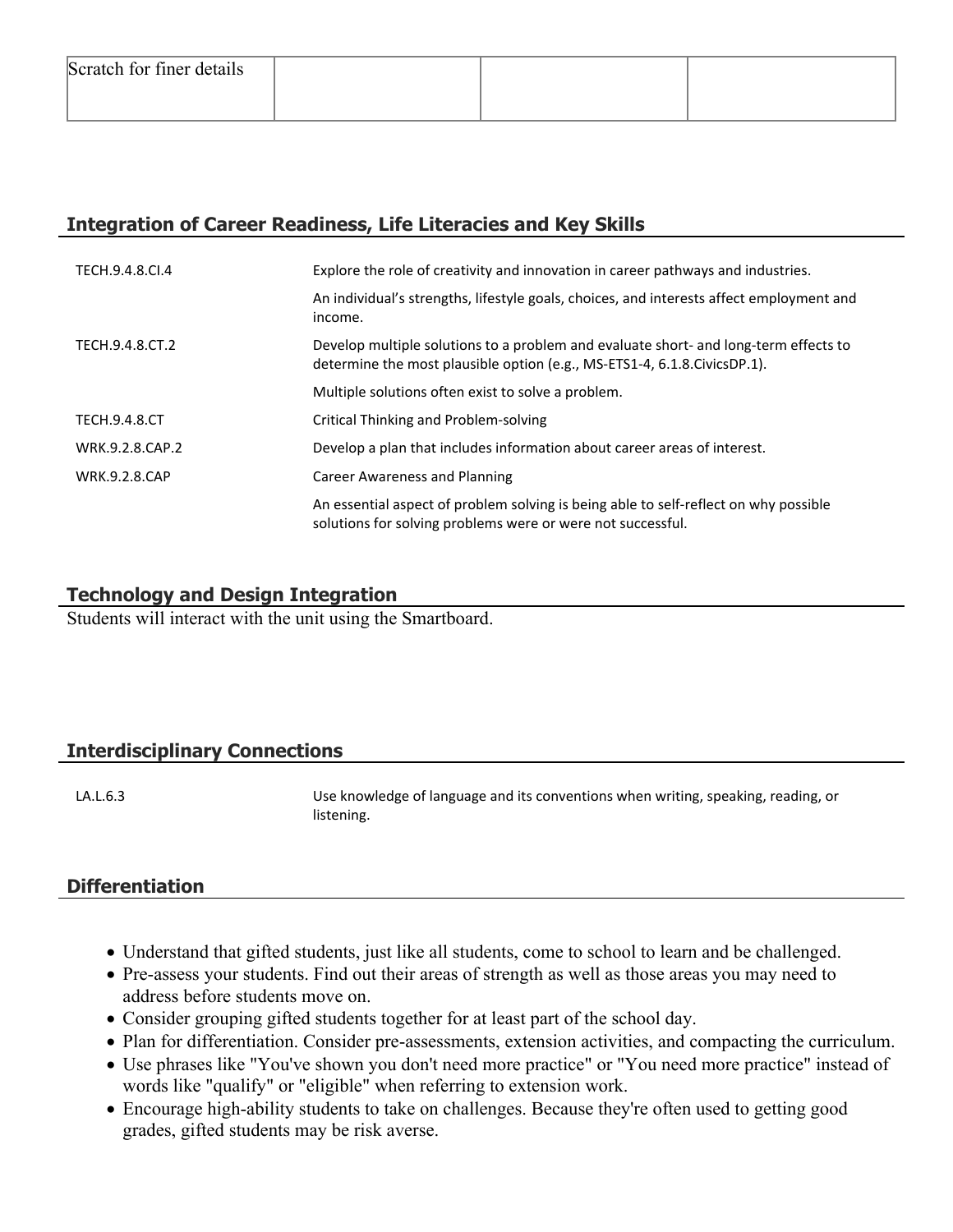## **Definitions of Differentiation Components**:

- o Content the specific information that is to be taught in the lesson/unit/course of instruction.
- o Process how the student will acquire the content information.
- o Product how the student will demonstrate understanding of the content.
- o Learning Environment the environment where learning is taking place including physical location and/or student grouping

#### **Differentiation occurring in this unit:**

Student choice differentiates the creation of the artwork .

For Gifted:

Encourage students to explore concepts in depth and encourage independent studies or investigations. Use thematic instruction to connect learning across the curriculum. Encourage creative expression and thinking by allowing students to choose how to approach a problem or assignment. Expand students' time for free reading. Invite students to explore different points of view on a topic of study and compare the two. Provide learning centers where students are in charge of their learning. Brainstorm with gifted children on what types of projects they would like to explore to extend what they're learning in the classroom. Determine where students' interests lie and capitalize on their inquisitiveness. Refrain from having them complete more work in the same manner. Employ differentiated curriculum to keep interest high. Avoid drill and practice activities. Ask students' higher level questions that require students to look into causes, experiences, and facts to draw a conclusion or make connections to other areas of learning. If possible, compact curriculum to allow gifted students to move more quickly through the material. Encourage students to make transformations- use a common task or item in a different way. From http://www.bsu.edu/web/lshasky/Forms/Interventions/Gifted.pdf

## **Modifications & Accommodations**

IEP accommodations will be applied.

Students needing support or additional instruction will be monitored.

Refer to QSAC EXCEL SMALL SPED ACCOMMOCATIONS spreadsheet in this discipline.

**Modifications and Accommodations used in this unit:**

#### **Benchmark Assessments**

**Benchmark Assessments** are given periodically (e.g., at the end of every quarter or as frequently as once per month) throughout a school year to establish baseline achievement data and measure progress toward a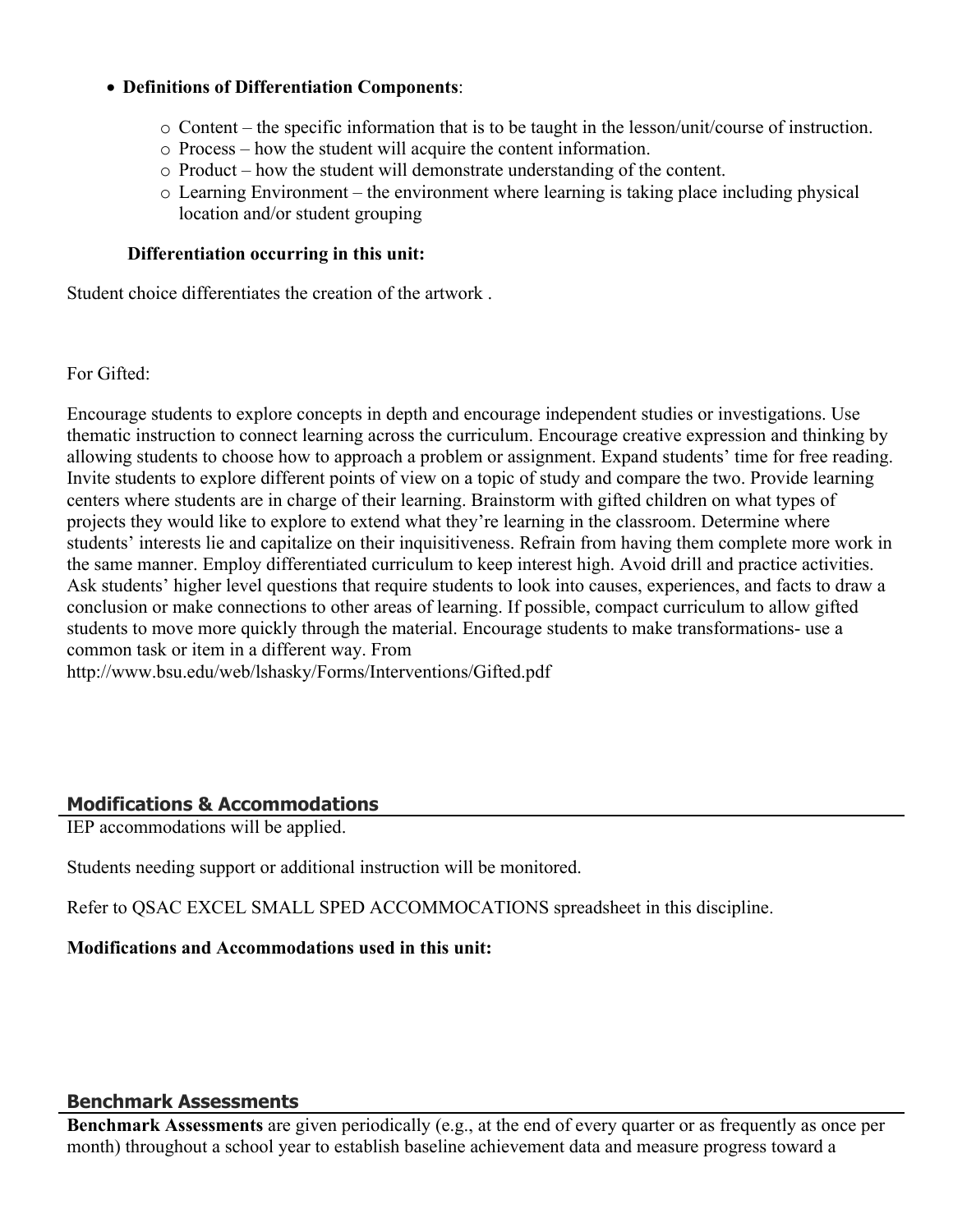standard or set of academic standards and goals.

## **Schoolwide Benchmark assessments:**

Aimsweb benchmarks 3X a year

Linkit Benchmarks 3X a year

DRA

# **Additional Benchmarks used in this unit:**

Teacher record of growth when using medium

## **Formative Assessments**

Assessment allows both instructor and student to monitor progress towards achieving learning objectives, and can be approached in a variety of ways. **Formative assessment** refers to tools that identify misconceptions, struggles, and learning gaps along the way and assess how to close those gaps. It includes effective tools for helping to shape learning, and can even bolster students' abilities to take ownership of their learning when they understand that the goal is to improve learning, not apply final marks (Trumbull and Lash, 2013). It can include students assessing themselves, peers, or even the instructor, through writing, quizzes, conversation, and more. In short, formative assessment occurs throughout a class or course, and seeks to improve student achievement of learning objectives through approaches that can support specific student needs (Theal and Franklin, 2010, p. 151).

## **Formative Assessments used in this unit:**

Peer and teacher observation

## **Summative Assessments**

**summative assessments** evaluate student learning, knowledge, proficiency, or success at the conclusion of an instructional period, like a unit, course, or program. Summative assessments are almost always formally graded and often heavily weighted (though they do not need to be). Summative assessment can be used to great effect in conjunction and alignment with formative assessment, and instructors can consider a variety of ways to combine these approaches.

# **Summative assessments for this unit:**

Peer and teacher observation